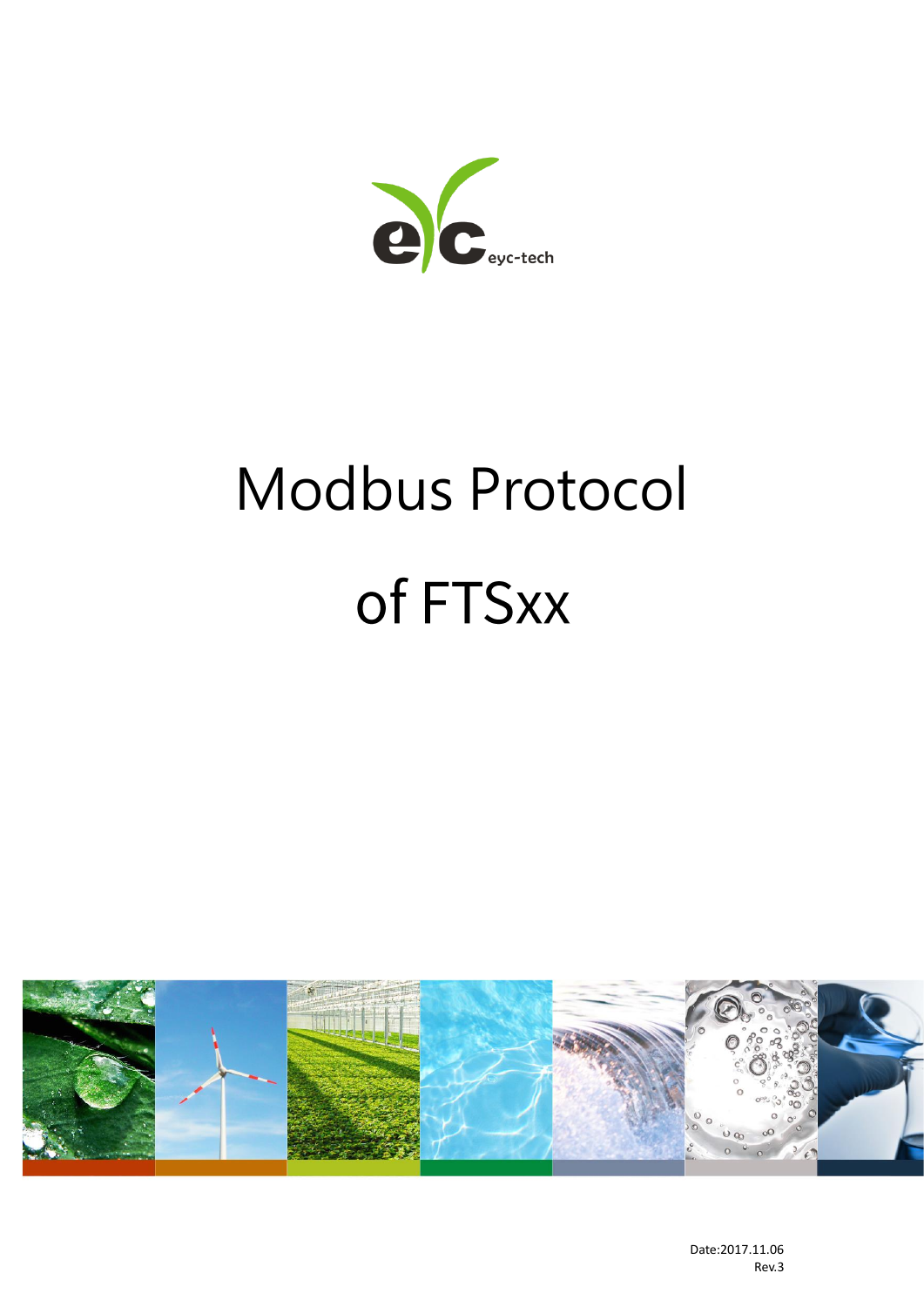

#### **Introduction**

This document describes the protocol detail of Modbus for FTSXX

#### **Hardware interface**

- The interface on the sensor is RS-485.
- Hardware named D+, D-
- Meet the standards TIA/EIA-232-F and TIA/EIA-485-A

#### **RS-485 Slave Address, Baud rate, Data format**

- Slave Address: 1~247
- Baud rate: 9600, 19200, 38400, 57600, 115200
- Parity: None, Even, Odd
- Data length: 8 bit
- Stop bit: 1 or 2 bit
- Default Address = 1, Data format= 9600, N81

#### **About Modbus (ref PI–MBUS–300)**

- Support RTU mode
- Broadcast support (Address 0)
- Bit addressable items (i.e. Coils and Discrete inputs) will not be implemented
- Measurement Values are represented in IEEE 754 single-precision 32-bit floating point typ[e http://en.wikipedia.org/wiki/IEEE\\_754](http://en.wikipedia.org/wiki/IEEE_754)
- Modbus protocol structure:
	- **1st byte: Address (1~247)**
	- 2nd byte: Function code (1 byte)
	- 3~Nth bytes: Data bytes
	- $N+1$ th~N+2th byte: CRC (16 bits), LSB first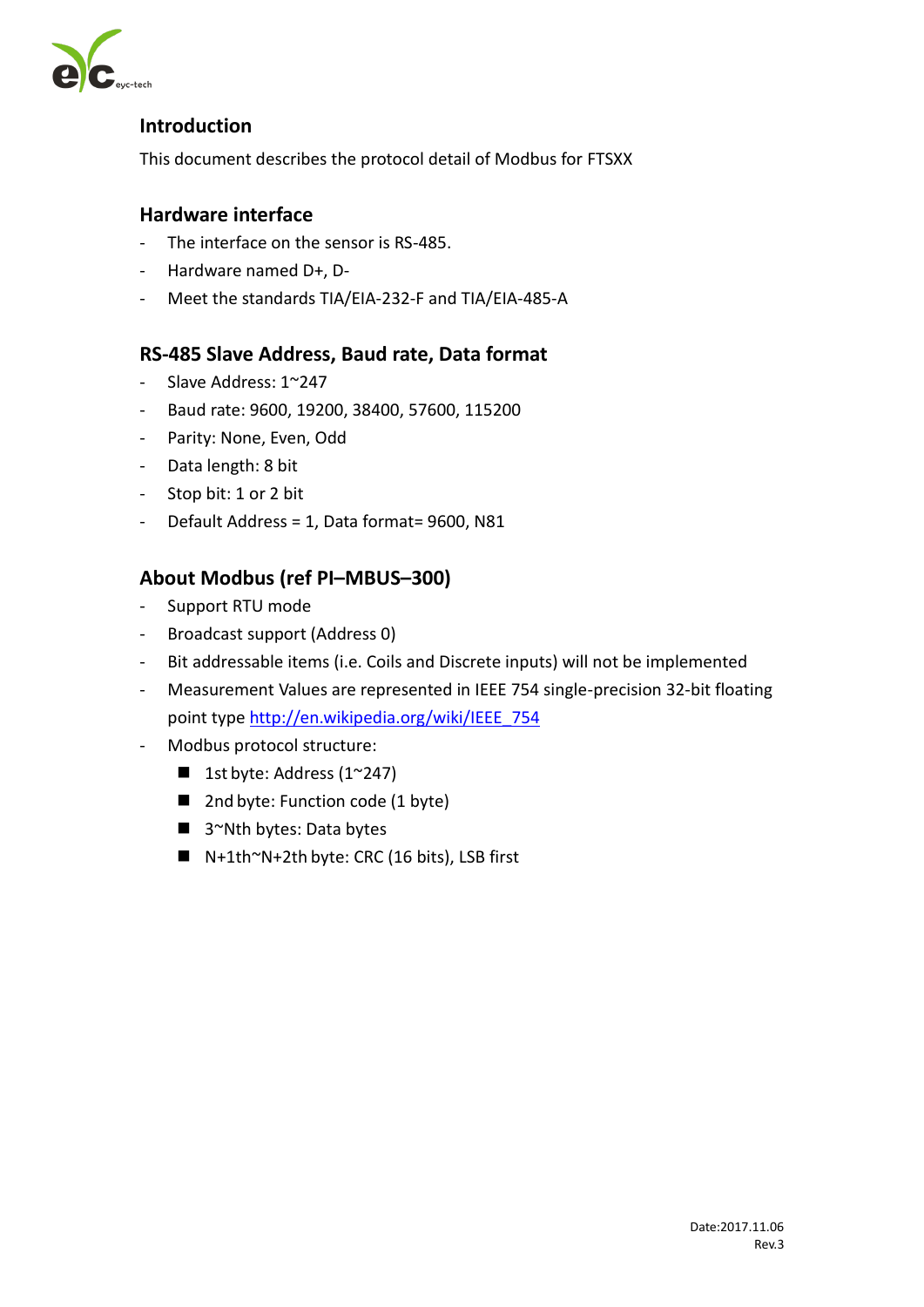

# **Instrument Holding Registers for measurement engineering (ex: ModScan)**

| <b>Item</b>    | <b>Address</b> | <b>Address</b> | Parameter                                         | Point Type              | Data Type    | Unit                     | Value |
|----------------|----------------|----------------|---------------------------------------------------|-------------------------|--------------|--------------------------|-------|
| No.            |                | <b>HEX</b>     |                                                   |                         |              |                          |       |
| $\mathbf{1}$   | 1              | 0001H          | OUT <sub>1</sub><br>(Configurable)[1]             | <b>Holding Register</b> | Floating Pt. | $\overline{\phantom{a}}$ |       |
| $\overline{2}$ | 5              | 0005H          | OUT <sub>2</sub><br>(Configurable) <sup>[2]</sup> | <b>Holding Register</b> | Floating Pt. | $-$                      |       |
| 3              | 9              | 0009H          | Raw Flow<br>Velocity                              | <b>Holding Register</b> | Floating Pt. | m/s                      |       |
| 4              | 13             | 000DH          | <b>CTA Voltage</b>                                | <b>Holding Register</b> | Floating Pt. | Volt                     |       |

[1][2] Parameter could be configured by output configuration registers

- The base address is 1 rather than 0 in ModScan application.
- The register shown on the table is 1 byte whereas the ModScan 2 bytes.
- So the corresponding value against address 5 of the "table" would be address 40003 of the ModScan

|           |                        | <b>Ham</b> ModSca1                                                                              |
|-----------|------------------------|-------------------------------------------------------------------------------------------------|
|           | <b>Instrument Hold</b> | 0001<br>Address:                                                                                |
| Item-     | <b>Address</b>         | 8<br>03:<br>Length:                                                                             |
| $No. \in$ | 1 byte                 | 2 byte                                                                                          |
| 1e        | 01e                    | 40001: 1<3B3EH>2                                                                                |
| 2e        | 05e                    | 40002:<br>$\sqrt{41}$ COH $\sqrt{4}$<br>40003:                                                  |
| 3e        | 09e                    | $5\frac{\angle A7EDH}{\angle 4273H}$<br>40004:                                                  |
| $4\circ$  | $13\sigma$             | 40005:<br>< 2000 H<br>40006:<br><4495H<br>40007:<br>$\langle 0000H \rangle$<br>40008:<br><0000H |
|           |                        |                                                                                                 |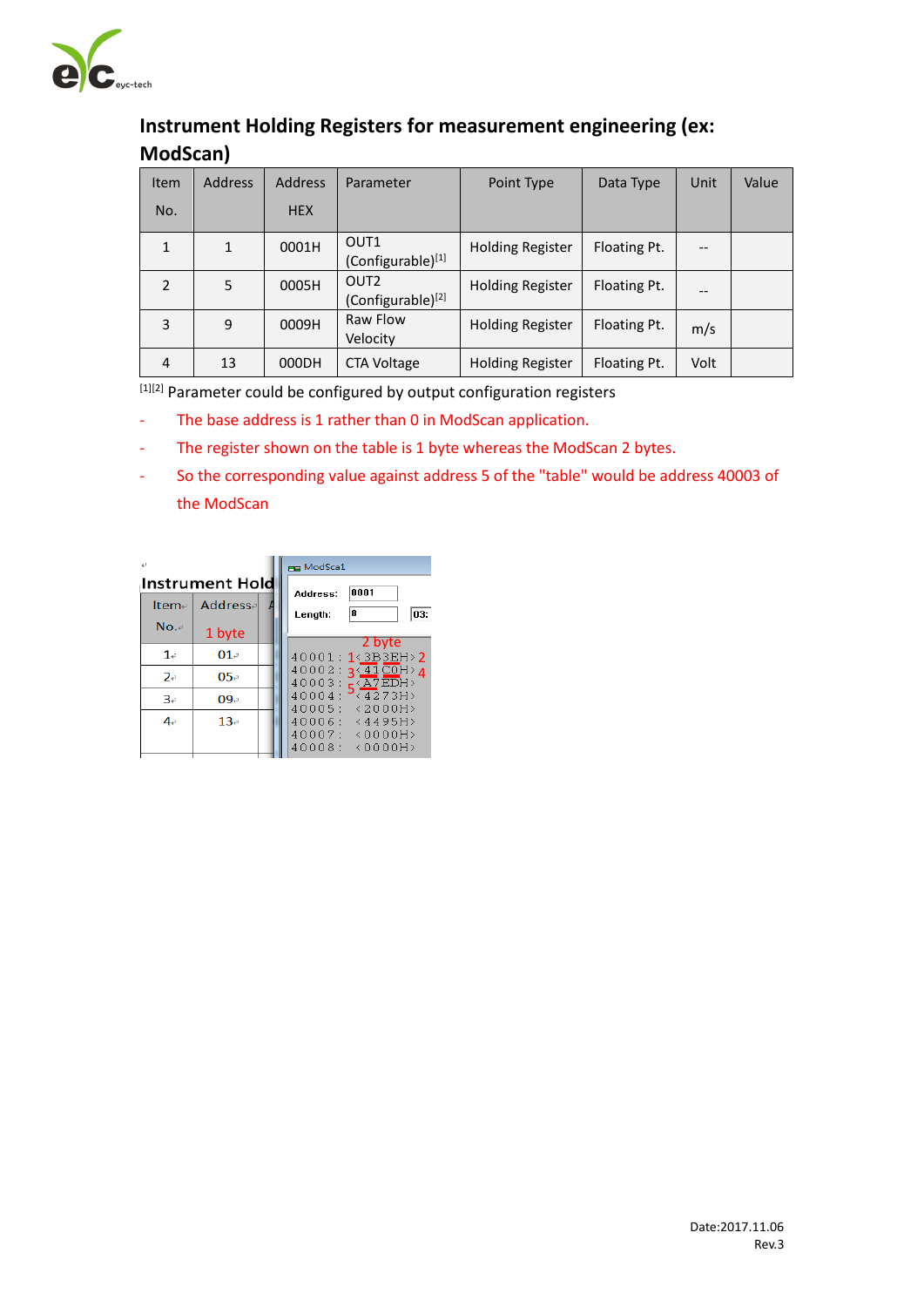

# **Instrument Holding Registers for output configuration registers OUT1 Register Group**

| <b>Item</b>    | <b>Address</b> | <b>Address</b> | Register           | Description                                               | Possible Value                                                            |
|----------------|----------------|----------------|--------------------|-----------------------------------------------------------|---------------------------------------------------------------------------|
| No.            |                | <b>HEX</b>     |                    |                                                           |                                                                           |
| $\mathbf{1}$   | 83             | 0053H          | OUT1 Type          | <b>Type Selection</b>                                     | 0: Voltage<br>1: Current                                                  |
| $\overline{2}$ | 85             | 0055H          | Analog Upper       | Analog OUT1 Upper                                         | 0~10 (Volt) or 0~20 (mA)                                                  |
| 3              | 87             | 0057H          | Analog Lower       | Analog OUT1 Lower                                         | 0~10 (Volt) or 0~20 (mA)                                                  |
| 4              | 89             | 0059H          | Output<br>Quantity | <b>OUT1 Quantity</b><br>Selection                         | 0: Flow Velocity<br>1:Sensor Temp<br>2:None<br>3:Board Temp<br>4:CTA Volt |
| 5              | 91             | 005BH          | Digital Upper      | Digital OUT1 Upper                                        | $-32768^{\circ}32767$                                                     |
| 6              | 93             | 005DH          | Digital Lower      | Digital OUT1 Lower                                        | -32768~32767                                                              |
| $\overline{7}$ | 95             | 005FH          | Response Rate      | Response Rate,<br>Additional 6 Seconds of<br>$T90 /$ Step | $0^{\sim}100$<br>(0:Low, 100:Fast)                                        |
| 8              | 97             | 0061H          | Alarm Mode         | <b>OUT1 Acts Alarm Mode</b>                               | 0: Disable, 1: Enable                                                     |
| 9              | 99             | 0063H          | Alarm Upper        | Alarm On Trigger x10                                      | < 32767 or Digital Upper<br>(Scale 1/10)                                  |
| 10             | 101            | 0065H          | Alarm Lower        | Alarm Off Trigger x10                                     | > -32768 or Digital Lower<br>(Scale 1/10)                                 |
| 11             | 103            | 0067H          | Level Upper        | Alarm On Output x10                                       | 0~100 (Volt) or 0~200<br>(mA) (Scale 1/10)                                |
| 12             | 105            | 0069H          | Level Lower        | Alarm Off Output x10                                      | 0~100 (Volt) or 0~200<br>(mA) (Scale 1/10)                                |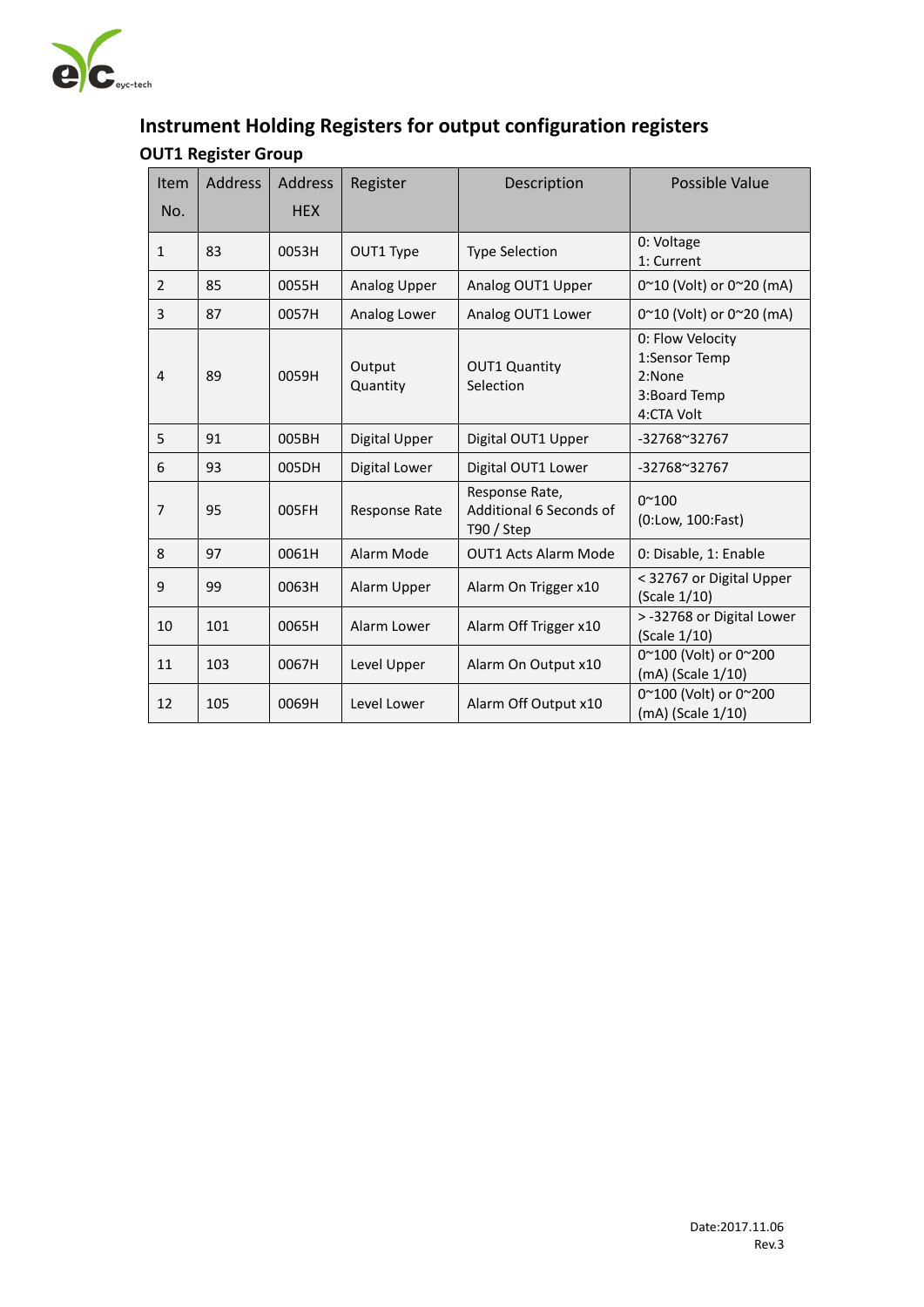

### **OUT2 Register Group**

| Item<br>No.    | <b>Address</b> | <b>Address</b><br><b>HEX</b> | Register            | Description                                              | Possible Value                                                            |
|----------------|----------------|------------------------------|---------------------|----------------------------------------------------------|---------------------------------------------------------------------------|
|                |                |                              |                     |                                                          |                                                                           |
| $\mathbf{1}$   | 107            | 006BH                        | OUT2 Type           | <b>Type Selection</b>                                    | 0: Voltage<br>1: Current                                                  |
| $\overline{2}$ | 109            | 006DH                        | <b>Analog Upper</b> | Analog OUT2 Upper                                        | 0~10 (Volt) or 0~20 (mA)                                                  |
| 3              | 111            | 006FH                        | Analog Lower        | Analog OUT2 Lower                                        | 0~10 (Volt) or 0~20 (mA)                                                  |
| 4              | 113            | 0071H                        | Output<br>Quantity  | <b>OUT2 Quantity Selection</b>                           | 0: Flow Velocity<br>1:Sensor Temp<br>2:None<br>3:Board Temp<br>4:CTA Volt |
| 5              | 115            | 0073H                        | Digital Upper       | Digital OUT2 Upper                                       | -32768~32767                                                              |
| 6              | 117            | 0075H                        | Digital Lower       | Digital OUT2 Lower                                       | $-32768^{\circ}32767$                                                     |
| $\overline{7}$ | 119            | 0077H                        | Response Rate       | Response Rate,<br>Additional 6 Seconds of<br>$T90/$ Step | $0^{\sim}100$<br>(0:Low, 100:Fast)                                        |
| 8              | 121            | 0079H                        | Alarm Mode          | <b>OUT2 Acts Alarm Mode</b>                              | 0: Disable, 1: Enable                                                     |
| 9              | 123            | 007BH                        | Alarm Upper         | Alarm On Trigger x10                                     | < 32767 or Digital Upper<br>(Scale 1/10)                                  |
| 10             | 125            | 007DH                        | Alarm Lower         | Alarm Off Trigger x10                                    | > -32768 or Digital<br>Lower (Scale 1/10)                                 |
| 11             | 127            | 007FH                        | Level Upper         | Alarm On Output x10                                      | 0~100 (Volt) or 0~200<br>(mA) (Scale 1/10)                                |
| 12             | 129            | 0081H                        | Level Lower         | Alarm Off Output x10                                     | 0~100 (Volt) or 0~200<br>(mA) (Scale 1/10)                                |

# **Instrument Holding Registers for application engineering**

| <b>Item</b>    | Address | <b>Address</b> | Parameter     | Point Type              | Data Type      | Unit           | Value  |
|----------------|---------|----------------|---------------|-------------------------|----------------|----------------|--------|
| No.            |         | <b>HEX</b>     |               |                         |                |                |        |
| $\mathbf{1}$   | 1025    | 0401H          | Flow Velocity | <b>Holding Register</b> | Floating Pt.   | m/s            |        |
| $\overline{2}$ | 1029    | 0405H          | Flow Velocity | <b>Holding Register</b> | Floating Pt.   | ft/s           |        |
| 3              | 1033    | 0409H          | Flow Velocity | <b>Holding Register</b> | Floating Pt.   | km/h           |        |
| 4              | 1037    | 040DH          | Flow Velocity | <b>Holding Register</b> | Floating Pt.   | mph            |        |
| 5              | 1041    | 0411H          | Flow Velocity | <b>Holding Register</b> | Floating Pt.   | knot           |        |
| 6              | 1045    | 0415H          | Temperature   | <b>Holding Register</b> | Floating Pt.   | °C             |        |
| 7              | 1049    | 0419H          | Temperature   | <b>Holding Register</b> | Floating Pt.   | $\overline{F}$ |        |
| 8              | 1057    | 0421H          | Flow Velocity | <b>Holding Register</b> | 32-bit Integer | m/s            | x10000 |
| 9              | 1061    | 0425H          | Flow Velocity | <b>Holding Register</b> | 32-bit Integer | ft/s           | x10000 |
| 10             | 1065    | 0429H          | Flow Velocity | <b>Holding Register</b> | 32-bit Integer | km/h           | x10000 |
| 11             | 1069    | 042DH          | Flow Velocity | <b>Holding Register</b> | 32-bit Integer | mph            | x10000 |
| 12             | 1073    | 0431H          | Flow Velocity | <b>Holding Register</b> | 32-bit Integer | knot           | x10000 |
| 13             | 1077    | 0435H          | Temperature   | <b>Holding Register</b> | 32-bit Integer | °C             | x10000 |
| 14             | 1081    | 0439H          | Temperature   | <b>Holding Register</b> | 32-bit Integer | °F             | x10000 |

Date:2017.11.06 Rev.3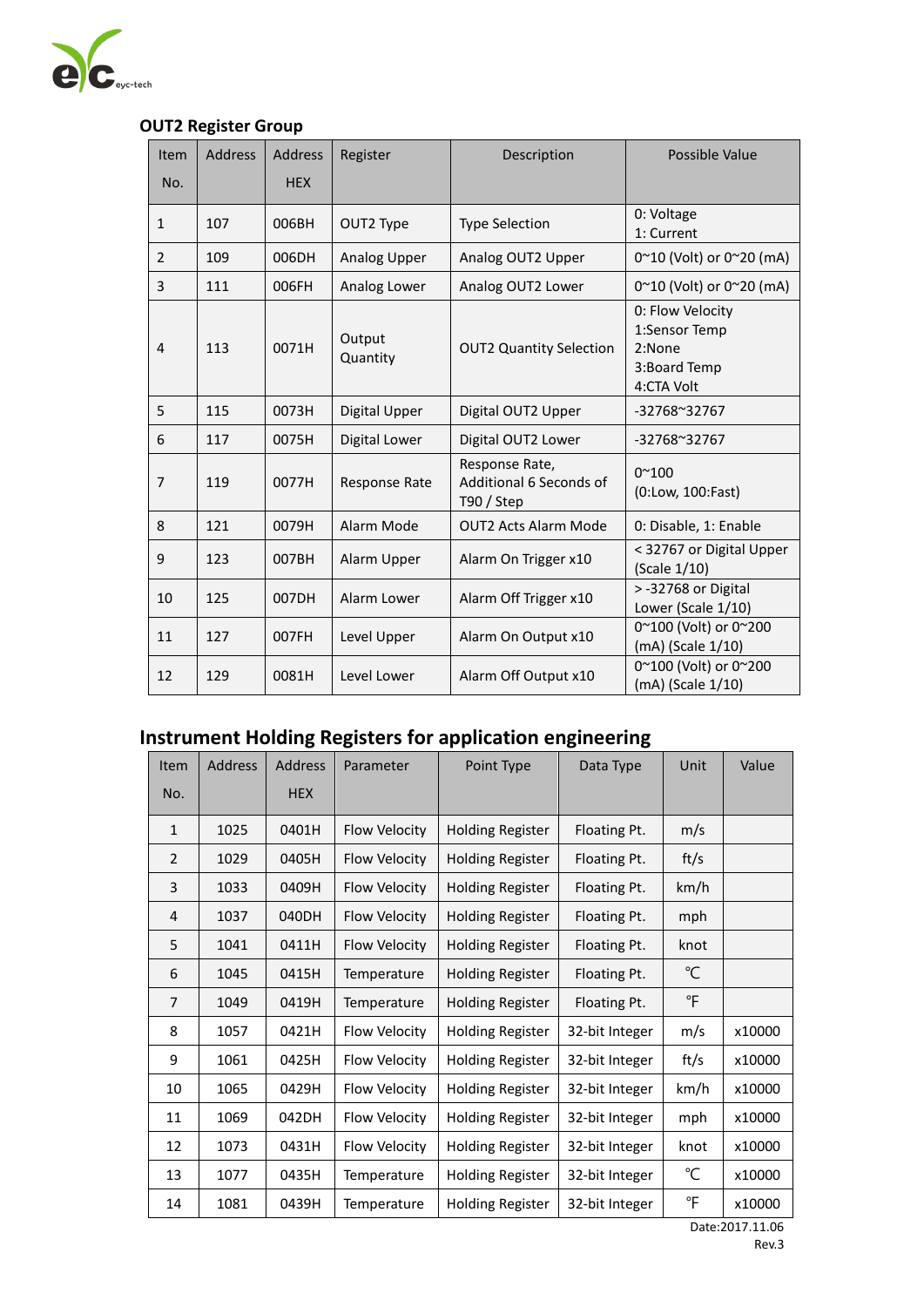

Remark: The base address is 1 rather than 0 in ModScan application. One register occupies 2 bytes memory address and one floating number splits into 2 registers. Thus, one measure occupies 4 bytes memory address or 2 registers length of count.

| Item           | Address | <b>Address</b> | Parameter                 | Data               | Data Type       | Unit         | Value               |  |
|----------------|---------|----------------|---------------------------|--------------------|-----------------|--------------|---------------------|--|
| No.            |         | <b>HEX</b>     |                           | <b>Bytes</b>       |                 |              |                     |  |
| Information    |         |                |                           |                    |                 |              |                     |  |
|                |         | 004BH          |                           |                    | unsigned        |              |                     |  |
| 1              | 75      |                | FW Check Sum              | 2 bytes            | Integer         |              |                     |  |
|                |         |                | Temperature Max.          |                    | signed          |              |                     |  |
| 2              | 139     | 008BH          | (C)                       | 2 bytes<br>Integer |                 | $\mathrm{C}$ | X100                |  |
|                |         |                | Temperature Min.          | signed             |                 | $\mathrm{C}$ |                     |  |
| 3              | 141     | 008DH          | (°C)                      | 2 bytes            | Integer         |              | X100                |  |
|                |         |                |                           |                    | unsigned        |              |                     |  |
| 4              | 177     | 00B1H          | OUT1 Calib Voltage        | 2 bytes            | Integer         | mV           |                     |  |
|                |         |                |                           |                    |                 |              |                     |  |
| 5              | 179     | 00B3H          | <b>OUT1 Calib Current</b> | 2 bytes            | Integer         | uA           |                     |  |
| 6<br>181       |         |                |                           | unsigned           |                 |              |                     |  |
|                |         | 00B5H          | <b>OUT2 Calib Voltage</b> | 2 bytes            | Integer         | mV           |                     |  |
|                |         | 00B7H          | <b>OUT2 Calib Current</b> | 2 bytes            | unsigned        |              |                     |  |
| $\overline{7}$ | 183     |                |                           |                    | Integer         | uA           |                     |  |
|                |         |                |                           | signed             |                 |              |                     |  |
| 8              | 445     | 01BDH          | Flow Velocity Max.        | 2 bytes            | Integer         | m/s          |                     |  |
| 9              | 447     | 01BFH          | Flow Offset               | 4 bytes            | <b>IEEE 754</b> | m/s          |                     |  |
| 10             | 451     | 01C3H          | Temperature Offset        | 4 bytes            | <b>IEEE 754</b> | $\mathrm{C}$ |                     |  |
|                |         |                |                           |                    | unsigned        |              |                     |  |
| 11             | 637     | 027DH          | Calibration Year          | 2 bytes            | Integer         |              | Year                |  |
|                |         |                |                           |                    | unsigned        |              | High Byte:          |  |
| $12\,$         | 639     | 027FH          | <b>Calibration Date</b>   | 2 bytes            | Integer         |              | Month<br>Low Byte:  |  |
|                |         |                |                           |                    |                 |              | Day                 |  |
|                | 769     | 0301H          | <b>Factory Command</b>    | 2 bytes            | unsigned        |              |                     |  |
| 13             |         |                |                           |                    | Integer         |              | Refer to<br>Command |  |
|                | 771     | 0303H          | Argument                  | 2 bytes            | unsigned        |              | Table               |  |
|                |         |                |                           |                    | Integer         |              |                     |  |

# **Instrument Holding Registers for additional engineering**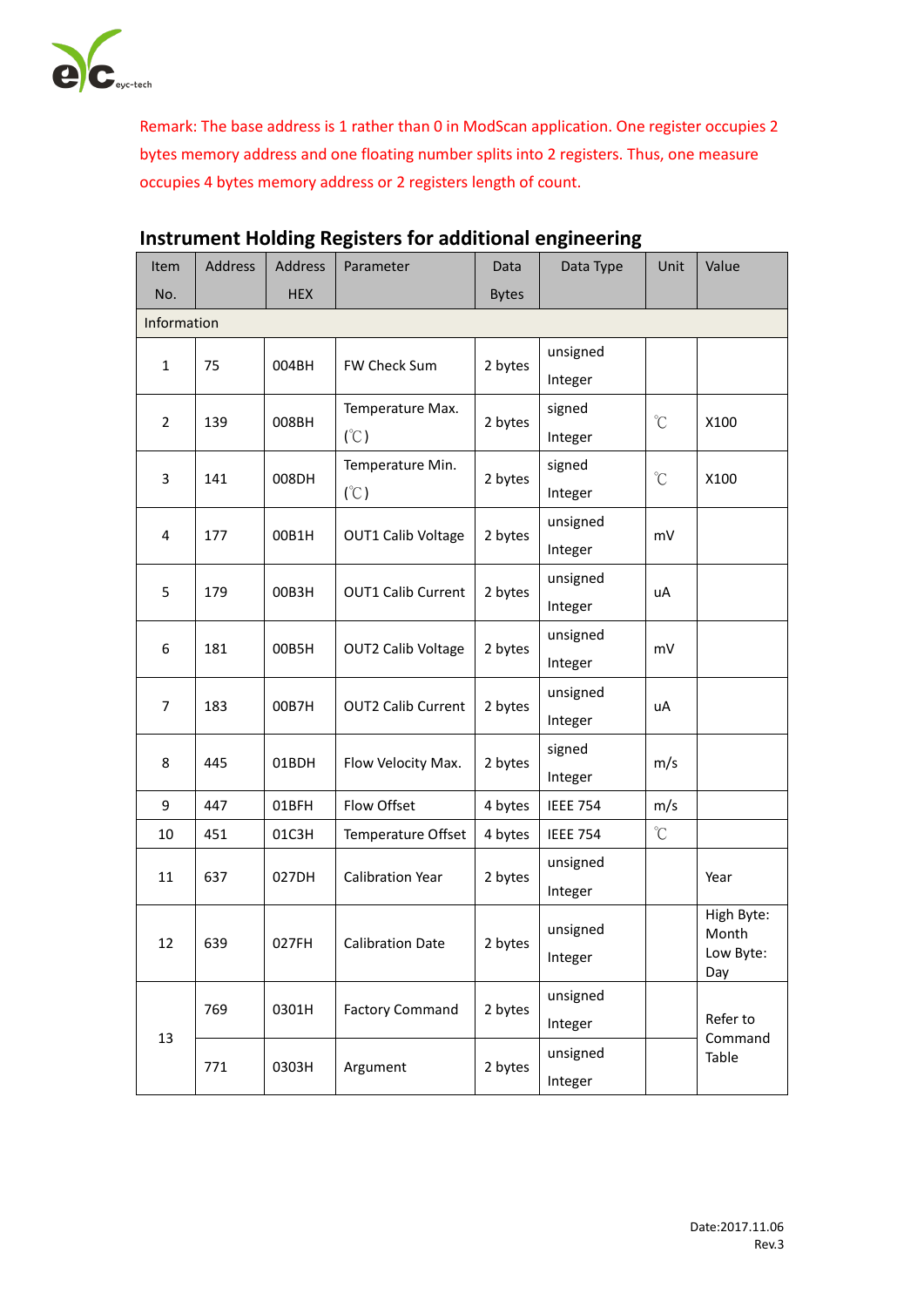

| <b>Item</b>        | <b>Address</b> | <b>Address</b> | Argument                 | Description                                               | Unit | Value |
|--------------------|----------------|----------------|--------------------------|-----------------------------------------------------------|------|-------|
| No.                |                | <b>HEX</b>     |                          |                                                           |      |       |
| <b>Information</b> |                |                |                          |                                                           |      |       |
| 1                  | 769            | 0301H          | <b>OE5FH</b>             | Disable Registers <sup>[1]</sup> Read<br>Only             |      |       |
| $\overline{2}$     | 2305           | 0901H          | <b>FFFFH</b>             | Reset Interpolation Table                                 |      |       |
|                    |                |                | $0^{\sim}9$              | Delete Specify Index of<br>Point                          |      |       |
| 3                  | 2306           | 0902H          | <b>Standard Velocity</b> | Add data point at current<br>flow velocity <sup>[2]</sup> | m/s  | X100  |

## **Command Table of Factory Command**

[1] Registers are read only until unit accepts this command except protocol registers and output configuration registers.

<sup>[2]</sup> It recommends add, delete or cleanup interpolation point through factory command rather than access interpolation registers directly.

## **Instrument Holding Registers for interpolation engineering**

| Item<br>No.    | <b>Address</b> | Address<br><b>HEX</b> | Parameter                        | Data Type    | Unit | Value |
|----------------|----------------|-----------------------|----------------------------------|--------------|------|-------|
|                |                |                       |                                  |              |      |       |
| $\mathbf{1}$   | 557            | 0022DH                | Unit Flow Velocity of Point1     | Floating Pt. | m/s  |       |
| $\overline{2}$ | 561            | 00231H                | Unit Flow Velocity of Point2     | Floating Pt. | m/s  |       |
| 3              | 565            | 00235H                | Unit Flow Velocity of Point3     | Floating Pt. | m/s  |       |
| 4              | 569            | 00239H                | Unit Flow Velocity of Point4     | Floating Pt. | m/s  |       |
| 5              | 573            | 0023DH                | Unit Flow Velocity of Point5     | Floating Pt. | m/s  |       |
| 6              | 577            | 00241H                | Unit Flow Velocity of Point6     | Floating Pt. | m/s  |       |
| $\overline{7}$ | 581            | 00245H                | Unit Flow Velocity of Point7     | Floating Pt. | m/s  |       |
| 8              | 585            | 00249H                | Unit Flow Velocity of Point8     | Floating Pt. | m/s  |       |
| 9              | 589            | 0024DH                | Unit Flow Velocity of Point9     | Floating Pt. | m/s  |       |
| 10             | 593            | 00251H                | Unit Flow Velocity of Point10    | Floating Pt. | m/s  |       |
| 11             | 597            | 00255H                | Standard Flow Velocity of Point1 | Floating Pt. | m/s  |       |
| 12             | 601            | 00259H                | Standard Flow Velocity of Point2 | Floating Pt. | m/s  |       |
| 13             | 605            | 0025DH                | Standard Flow Velocity of Point3 | Floating Pt. | m/s  |       |
| 14             | 609            | 00261H                | Standard Flow Velocity of Point4 | Floating Pt. | m/s  |       |
| 15             | 613            | 00265H                | Standard Flow Velocity of Point5 | Floating Pt. | m/s  |       |
| 16             | 617            | 00269H                | Standard Flow Velocity of Point6 | Floating Pt. | m/s  |       |
| 17             | 621            | 0026DH                | Standard Flow Velocity of Point7 | Floating Pt. | m/s  |       |
| 18             | 625            | 00271H                | Standard Flow Velocity of Point8 | Floating Pt. | m/s  |       |
| 19             | 629            | 00275H                | Standard Flow Velocity of Point9 | Floating Pt. | m/s  |       |
| 20             | 633            | 00279H                | Standard Flow Velocity of        | Floating Pt. | m/s  |       |
|                |                |                       | Point10                          |              |      |       |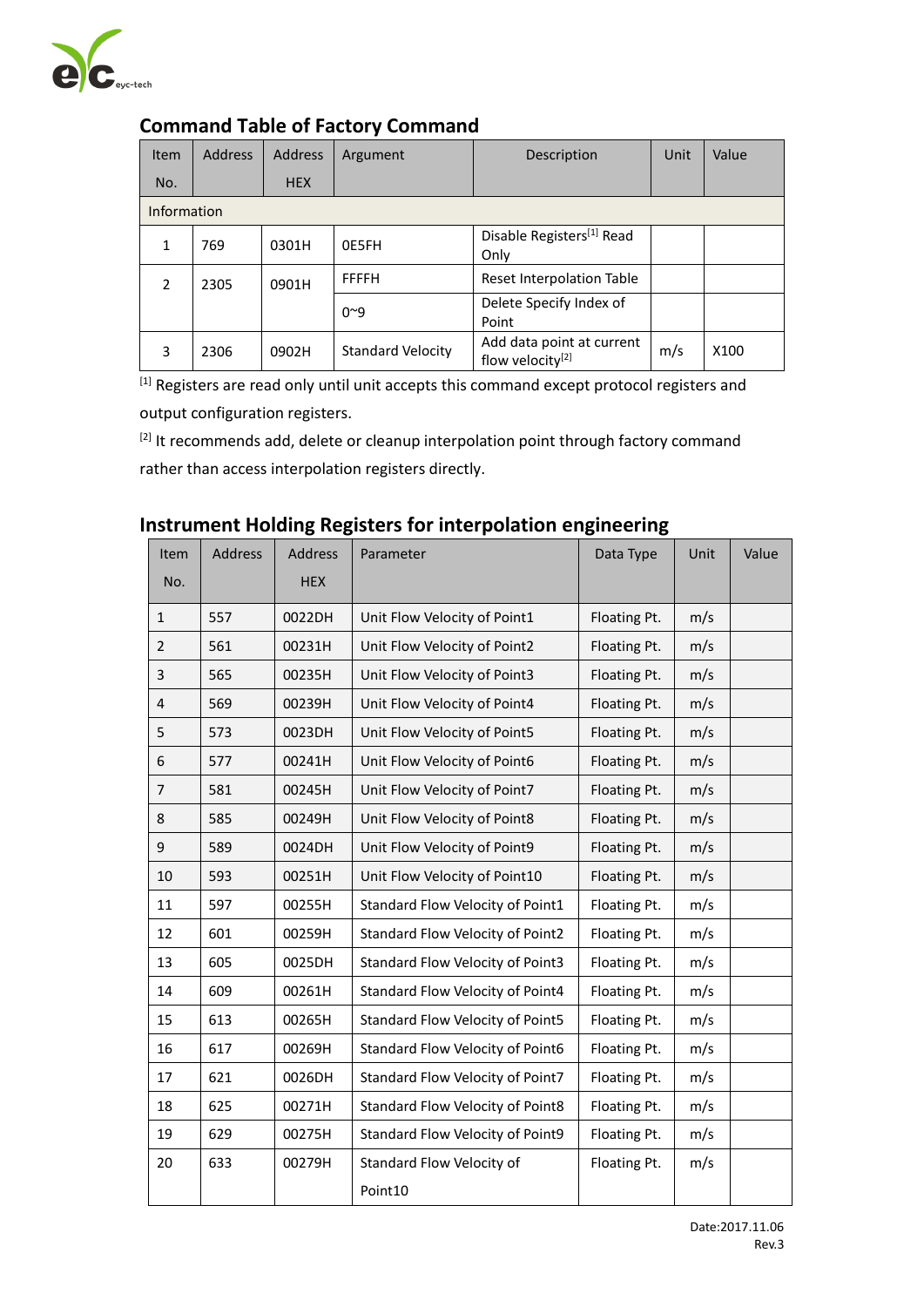

| Item           | Address | Address    | Parameter                                    | Data         | Data Type    | Unit | Value     |
|----------------|---------|------------|----------------------------------------------|--------------|--------------|------|-----------|
| No.            |         | <b>HEX</b> |                                              | <b>Bytes</b> |              |      |           |
| Information    |         |            |                                              |              |              |      |           |
| $\mathbf{1}$   | 49-64   | 0031H-     | Serial Number                                | 16 bytes     | <b>ASCII</b> |      |           |
|                |         | 0040H      |                                              |              |              |      |           |
| $\overline{2}$ | 65-74   | 0041H-     | Firmware                                     | 10 bytes     | <b>ASCII</b> |      |           |
|                |         | 004AH      | version                                      |              |              |      |           |
|                |         |            | RS-485 Slave Address, Baud rate, Data format |              |              |      |           |
| 3              | 77      | 004DH      | <b>Slave Address</b>                         | 1 bytes      | unsigned     |      | $1 - 247$ |
|                |         |            |                                              |              | Integer      |      |           |
| $\pmb{4}$      | 79      | 004FH      | <b>Baud rate</b>                             | 1 bytes      | unsigned     |      | 0:9600    |
|                |         |            |                                              |              | Integer      |      | 1:19200   |
|                |         |            |                                              |              |              |      | 2:38400   |
|                |         |            |                                              |              |              |      | 3:57600   |
|                |         |            |                                              |              |              |      | 4:115200  |
| 5              | 81      | 0051H      | Data type                                    | 1 bytes      | unsigned     |      | 0: N81    |
|                |         |            |                                              |              | Integer      |      | 1: N82    |
|                |         |            |                                              |              |              |      | 2: E81    |
|                |         |            |                                              |              |              |      | 3: E82    |
|                |         |            |                                              |              |              |      | 4:081     |
|                |         |            |                                              |              |              |      | 5:082     |

#### **Instrument Holding Registers for software engineering**

#### **ASCII format, Item No. 1-2**

| 1st Word |      | 2nd Word |      | 3rd Word |      | 4th Word |      | 5th Word |      | 6th Word |      | 7th Word |      | 8th Word |      |
|----------|------|----------|------|----------|------|----------|------|----------|------|----------|------|----------|------|----------|------|
| Hi       | L٥   | Hi       | Lo   | Hi       | Lo   | Hi       | Lo   | Hi       | Lo   | Hi       | LO   | Hi       | Lo   | Hi       | Lo   |
| byte     | byte | byte     | byte | byte     | byte | byte     | byte | byte     | byte | byte     | byte | byte     | byte | byte     | byte |

"ABCDEF0123456789" is represented in byte of hexadecimal as

<41><42><43><44><45><46><30><31><32><33><34><35><36><37><38><39>

#### **IEEE754 format**

| Data Hi Word, Hi Byte | Data Hi Word, Lo Byte   Data Lo Word, Hi Byte |             | Data Lo Word, Lo Byte |  |  |
|-----------------------|-----------------------------------------------|-------------|-----------------------|--|--|
| <b>SEEE</b>           | <b>EMMM</b>                                   | <b>MMMM</b> | MMMM                  |  |  |
| <b>FFFF</b>           | <b>MMMM</b>                                   | <b>MMMM</b> | MMMM                  |  |  |

Where

S represents the sign bit where 1 is negative and 0 is positive

E is the two's complement exponent with an offset of 127 i.e. an exponent of zero is represented

by

127, an exponent of 1 by 128 etc.

M is the 23-bit normal mantissa. The highest bit is always 1 and, therefore, is not stored.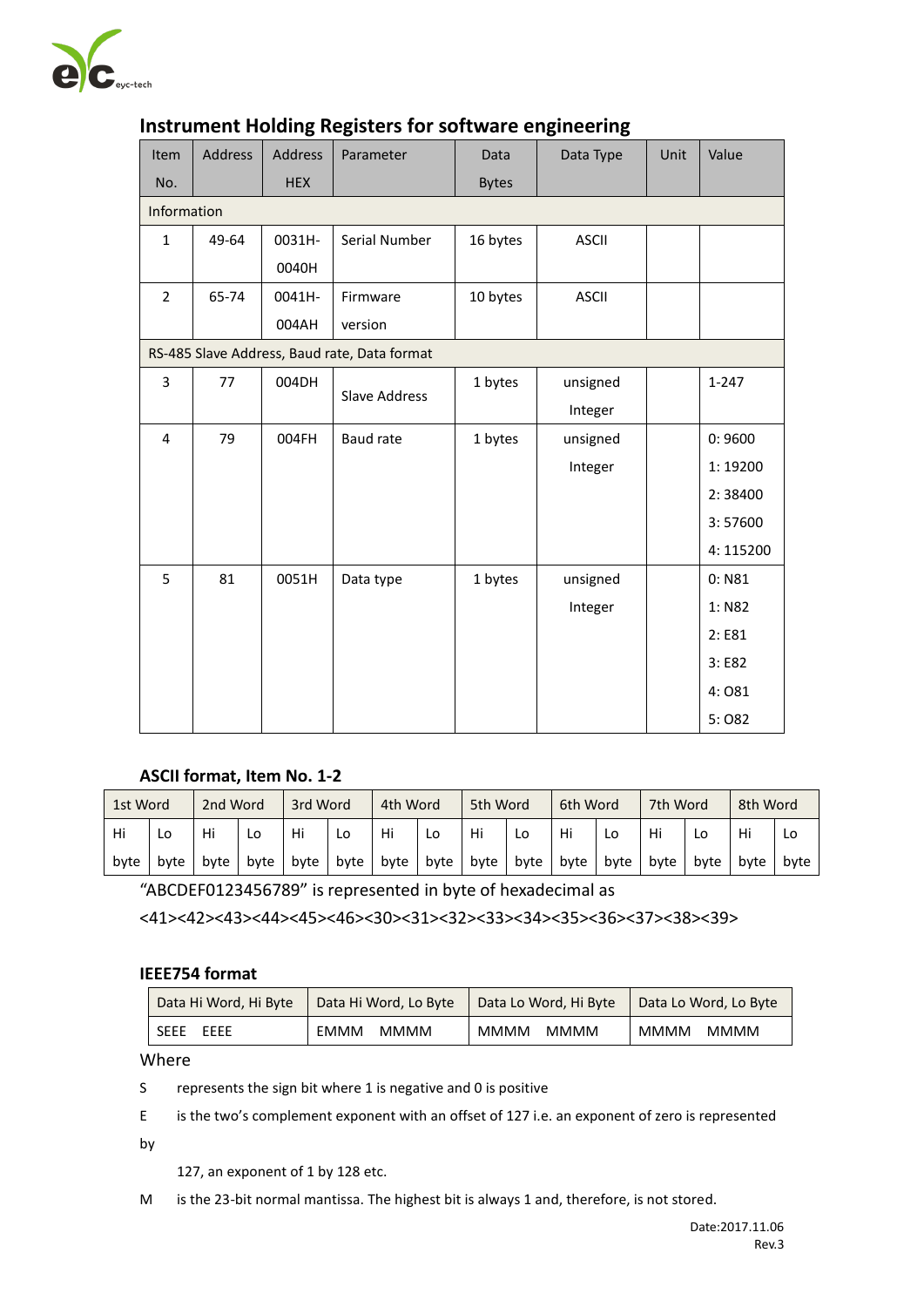

Using the above format the floating point number 23.83 is represented in byte of hexadecimal as

<41><BE><A3><D7>:

| Data Hi Word, Hi Byte | Data Hi Word, Lo Byte | Data Lo Word, Hi Byte | Data Lo Word, Lo Byte |
|-----------------------|-----------------------|-----------------------|-----------------------|
| 0x41                  | 0xBE                  | 0xA3                  | 0xD7                  |

# **Communication Examples**

# **Read Flow Velocity [m/s] IEEE 754**

| Request the host (PC or PLC) to polling the data of FTSXX |               |             |             |
|-----------------------------------------------------------|---------------|-------------|-------------|
| <b>Field Name</b>                                         | Value         | <b>Type</b> | <b>Byte</b> |
| Slave Address                                             | $1^{\sim}247$ | <b>Byte</b> | 1           |
| Read Holding registers                                    | 03            | <b>Byte</b> | 1           |
| <b>Starting Address Hi</b>                                | 04            | <b>Byte</b> | 1           |
| <b>Starting Address Lo</b>                                | 00            | <b>Byte</b> | 1           |
| No. of registers Hi                                       | 00            | <b>Byte</b> | 1           |
| No. of registers Lo                                       | 02            | <b>Byte</b> | 1           |
| <b>CRC Lo</b>                                             | <b>CRC Lo</b> | <b>Byte</b> | 1           |
| CRC Hi                                                    | CRC Hi        | <b>Byte</b> |             |

\*Registers of Flow Velocity IEEE 754 are 0x0400 ~ 0x0403

| Response FTSXX response data to the host (PC or PLC) |               |             |             |
|------------------------------------------------------|---------------|-------------|-------------|
| <b>Field Name</b>                                    | Value         | <b>Type</b> | <b>Byte</b> |
| <b>Slave Address</b>                                 | $1^{\sim}247$ | <b>Byte</b> | 1           |
| Read Holding registers                               | 03            | <b>Byte</b> | 1           |
| <b>Byte Count</b>                                    | 04            | <b>Byte</b> | 1           |
| IEEE 754 Data Lo Word, Hi Byte                       | 0x77          | <b>Byte</b> | 1           |
| IEEE 754 Data Lo Word, Lo Byte                       | 0xCF          | <b>Byte</b> | 1           |
| IEEE 754 Data Hi Word, Hi Byte                       | 0x42          | <b>Byte</b> | 1           |
| IEEE 754 Data Hi Word, Lo Byte                       | 0x13          | <b>Byte</b> | 1           |
| CRC Lo                                               | <b>CRC Lo</b> | <b>Byte</b> | 1           |
| <b>CRC Hi</b>                                        | <b>CRC Hi</b> | <b>Byte</b> | 1           |

\* the floating point number 36.87 is represented in byte of hexadecimal as <42><13><77><CF>: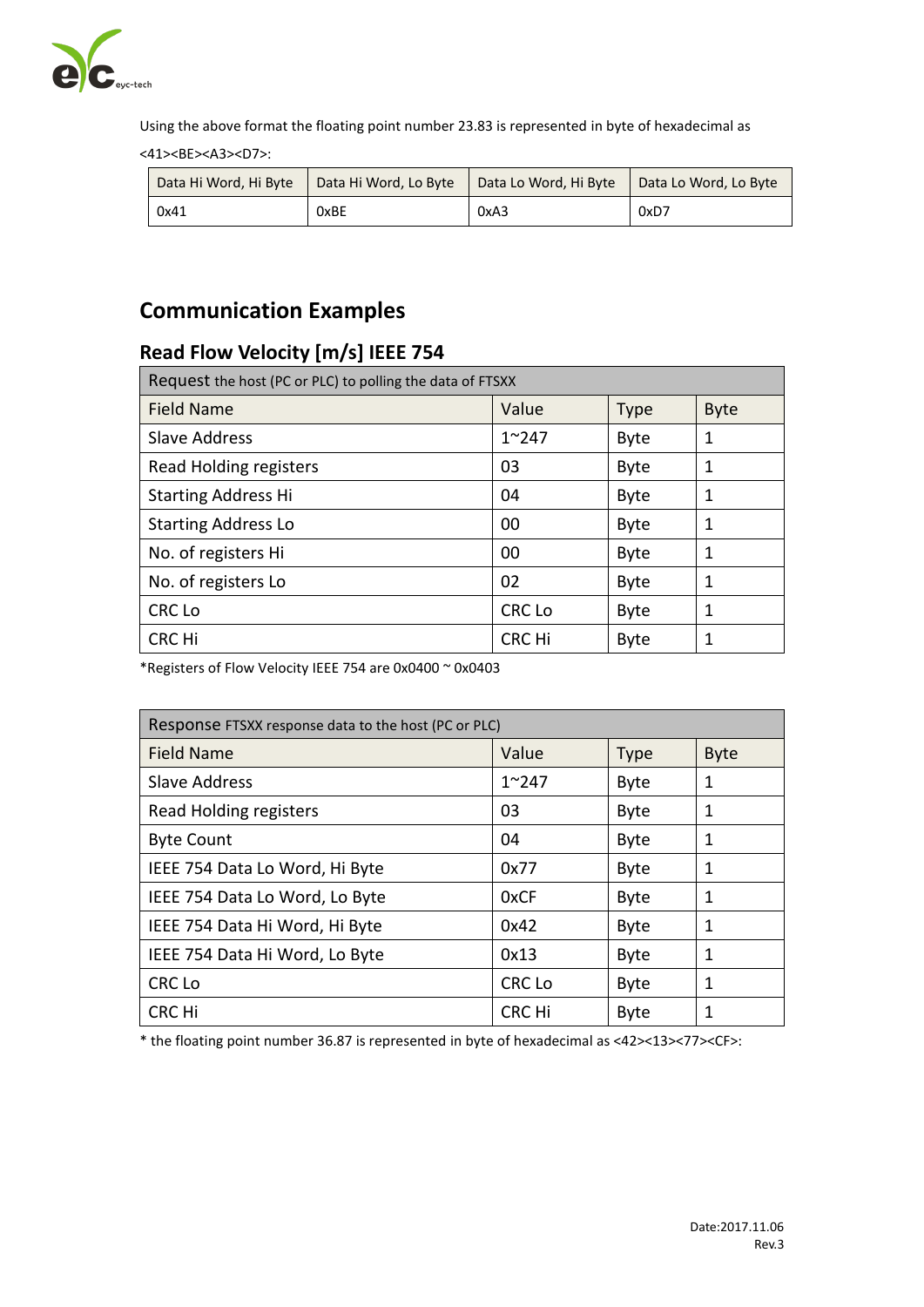

# **Read Flow Velocity [m/s] 32-bit Integer**

| Request the host (PC or PLC) to polling the data of FTSXX |               |             |             |
|-----------------------------------------------------------|---------------|-------------|-------------|
| <b>Field Name</b>                                         | Value         | <b>Type</b> | <b>Byte</b> |
| <b>Slave Address</b>                                      | $1^{\sim}247$ | <b>Byte</b> | 1           |
| Read Holding registers                                    | 03            | <b>Byte</b> | 1           |
| <b>Starting Address Hi</b>                                | 04            | <b>Byte</b> | 1           |
| <b>Starting Address Lo</b>                                | 20            | <b>Byte</b> | 1           |
| No. of registers Hi                                       | 00            | <b>Byte</b> | 1           |
| No. of registers Lo                                       | 02            | <b>Byte</b> | 1           |
| <b>CRC Lo</b>                                             | <b>CRC Lo</b> | <b>Byte</b> | 1           |
| CRC Hi                                                    | CRC Hi        | <b>Byte</b> |             |

\*Registers of Flow Velocity 32-bit Integer are 0x0420 ~ 0x0423

| Response FTSXX response data to the host (PC or PLC) |               |             |             |
|------------------------------------------------------|---------------|-------------|-------------|
| <b>Field Name</b>                                    | Value         | <b>Type</b> | <b>Byte</b> |
| <b>Slave Address</b>                                 | $1^{\sim}247$ | <b>Byte</b> | 1           |
| Read Holding registers                               | 03            | <b>Byte</b> | 1           |
| <b>Byte Count</b>                                    | 04            | <b>Byte</b> | 1           |
| Hi Word, Hi Byte                                     | 0x11          | <b>Byte</b> | 1           |
| Hi Word, Lo Byte                                     | 0x22          | <b>Byte</b> | 1           |
| Lo Word, Hi Byte                                     | 0x33          | <b>Byte</b> | 1           |
| Lo Word, Lo Byte                                     | 0x44          | <b>Byte</b> | 1           |
| <b>CRC Lo</b>                                        | CRC Lo        | <b>Byte</b> | 1           |
| <b>CRC Hi</b>                                        | <b>CRC Hi</b> | <b>Byte</b> | 1           |

\* the 32-bit Integer number 287454020 is represented in byte of hexadecimal as <11><22><33><44>

Example Flow velocity is 28745.4020 [m/s]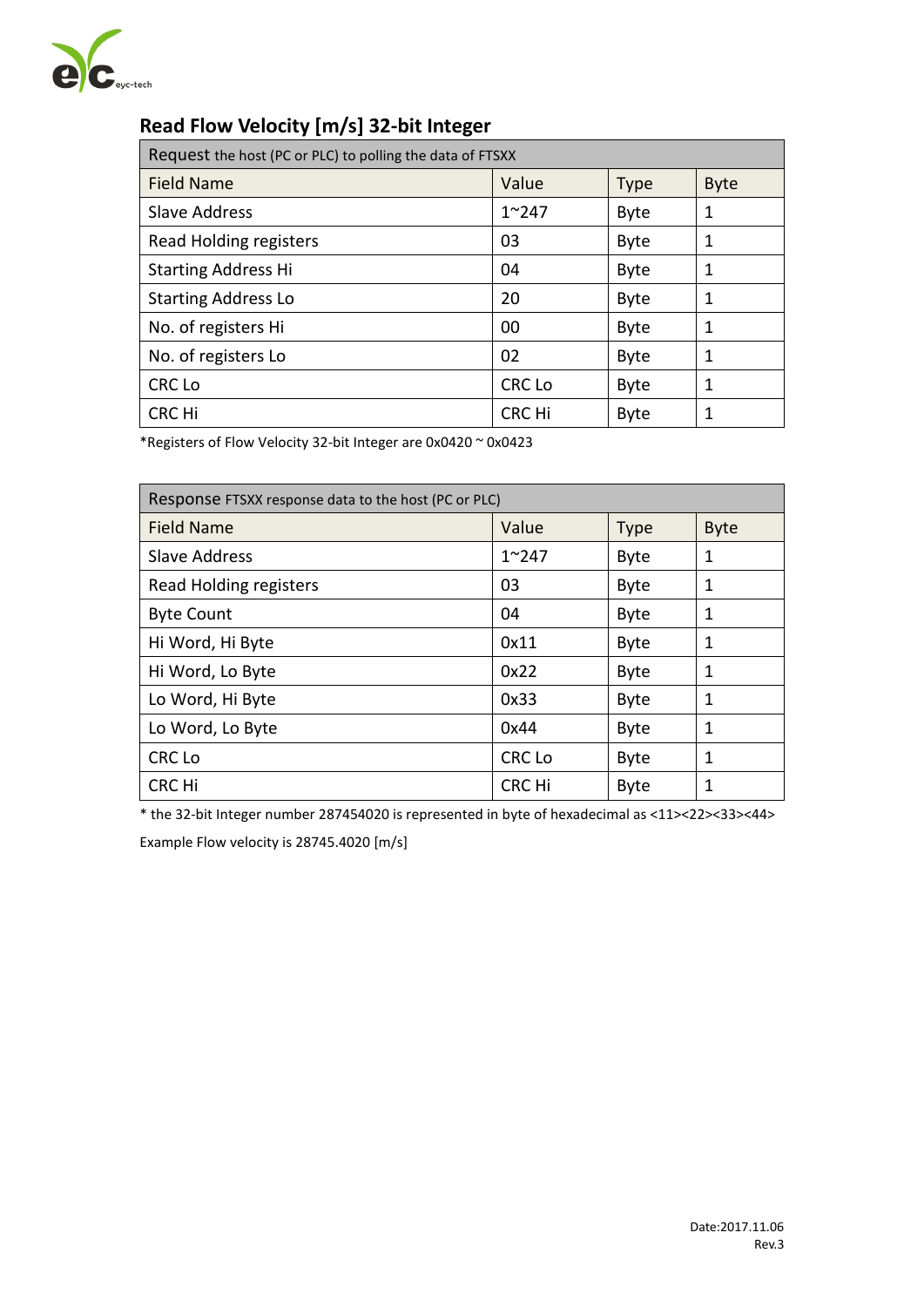

### **Read Serial No.**

| Request the host (PC or PLC) to polling the data of FTSXX |               |             |             |
|-----------------------------------------------------------|---------------|-------------|-------------|
| <b>Field Name</b>                                         | Value         | <b>Type</b> | <b>Byte</b> |
| <b>Slave Address</b>                                      | $1^{\sim}247$ | <b>Byte</b> | 1           |
| Read Holding registers                                    | 03            | <b>Byte</b> | 1           |
| <b>Starting Address Hi</b>                                | 00            | <b>Byte</b> | 1           |
| <b>Starting Address Lo</b>                                | 30            | <b>Byte</b> | 1           |
| No. of registers Hi                                       | 00            | <b>Byte</b> | 1           |
| No. of registers Lo                                       | 08            | <b>Byte</b> | 1           |
| <b>CRC Lo</b>                                             | <b>CRC Lo</b> | <b>Byte</b> | 1           |
| CRC Hi                                                    | <b>CRC Hi</b> | <b>Byte</b> |             |

\*Registers of Serial No. are 0x30 ~ 0x3F

| Response FTSXX response data to the host (PC or PLC) |               |             |              |
|------------------------------------------------------|---------------|-------------|--------------|
| <b>Field Name</b>                                    | Value         | <b>Type</b> | <b>Byte</b>  |
| <b>Slave Address</b>                                 | $1^{\sim}247$ | <b>Byte</b> | 1            |
| <b>Read Holding registers</b>                        | 03            | <b>Byte</b> | $\mathbf{1}$ |
| <b>Byte Count</b>                                    | 10            | <b>Byte</b> | $\mathbf{1}$ |
| 1st Word, Lo byte                                    | 0x4E          | Byte        | $\mathbf{1}$ |
| 1st Word, Hi byte                                    | 0x53          | <b>Byte</b> | $\mathbf{1}$ |
| 2nd Word, Lo byte                                    | 0x31          | <b>Byte</b> | $\mathbf{1}$ |
| 2nd Word, Hi byte                                    | 0x30          | <b>Byte</b> | $\mathbf 1$  |
| 3rd Word, Lo byte                                    | 0x33          | <b>Byte</b> | $\mathbf{1}$ |
| 3rd Word, Hi byte                                    | 0x32          | <b>Byte</b> | $\mathbf{1}$ |
| 4th Word, Lo byte                                    | 0x35          | <b>Byte</b> | $\mathbf{1}$ |
| 4th Word, Hi byte                                    | 0x34          | <b>Byte</b> | 1            |
| 5th Word, Lo byte                                    | 0x37          | <b>Byte</b> | $\mathbf{1}$ |
| 5th Word, Hi byte                                    | 0x36          | <b>Byte</b> | $\mathbf{1}$ |
| 6th Word, Lo byte                                    | 0x39          | <b>Byte</b> | $\mathbf{1}$ |
| 6th Word, Hi byte                                    | 0x38          | <b>Byte</b> | $\mathbf{1}$ |
| 7th Word, Lo byte                                    | 0x42          | <b>Byte</b> | $\mathbf 1$  |
| 7th Word, Hi byte                                    | 0x41          | <b>Byte</b> | $\mathbf{1}$ |
| 8th Word, Lo byte                                    | 0x44          | <b>Byte</b> | $\mathbf{1}$ |
| 8th Word, Hi byte                                    | 0x43          | <b>Byte</b> | $\mathbf 1$  |
| <b>CRC Lo</b>                                        | <b>CRC Lo</b> | <b>Byte</b> | $\mathbf{1}$ |
| <b>CRC Hi</b>                                        | CRC Hi        | <b>Byte</b> | $\mathbf{1}$ |

\*example of Serial No. is "SN0123456789ABCD"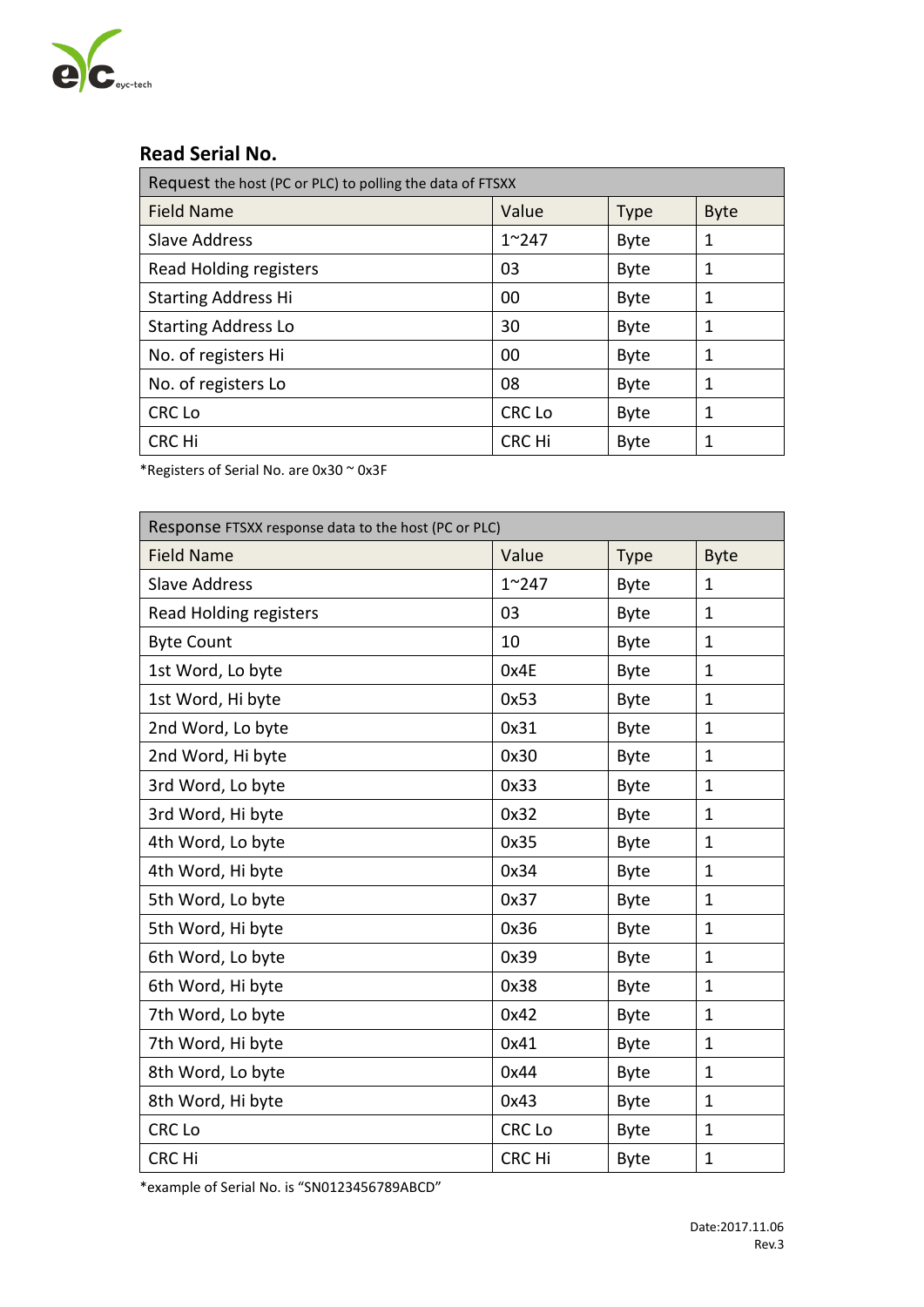

# **Read Firmware Version**

| Request the host (PC or PLC) to polling the data of FTSXX |               |             |             |
|-----------------------------------------------------------|---------------|-------------|-------------|
| <b>Field Name</b>                                         | Value         | <b>Type</b> | <b>Byte</b> |
| <b>Slave Address</b>                                      | $1^{\sim}247$ | <b>Byte</b> | 1           |
| Read Holding registers                                    | 03            | <b>Byte</b> | 1           |
| <b>Starting Address Hi</b>                                | 00            | <b>Byte</b> | 1           |
| <b>Starting Address Lo</b>                                | 40            | <b>Byte</b> | 1           |
| No. of registers Hi                                       | 00            | <b>Byte</b> | 1           |
| No. of registers Lo                                       | 05            | <b>Byte</b> | 1           |
| CRC Lo                                                    | <b>CRC Lo</b> | <b>Byte</b> | 1           |
| CRC Hi                                                    | CRC Hi        | <b>Byte</b> |             |

\*Registers of Firmware Version are 0x40 ~ 0x49

| Response FTSXX response data to the host (PC or PLC) |               |             |              |
|------------------------------------------------------|---------------|-------------|--------------|
| <b>Field Name</b>                                    | Value         | <b>Type</b> | <b>Byte</b>  |
| <b>Slave Address</b>                                 | $1^{\sim}247$ | <b>Byte</b> | 1            |
| Read Holding registers                               | 03            | <b>Byte</b> | 1            |
| <b>Byte Count</b>                                    | 0A            | <b>Byte</b> | 1            |
| 1st Word, Lo byte                                    | 0x31          | <b>Byte</b> | 1            |
| 1st Word, Hi byte                                    | 0x56          | <b>Byte</b> | 1            |
| 2nd Word, Lo byte                                    | 0x33          | <b>Byte</b> | 1            |
| 2nd Word, Hi byte                                    | 0x32          | <b>Byte</b> | 1            |
| 3rd Word, Lo byte                                    | 0x2E          | <b>Byte</b> | $\mathbf{1}$ |
| 3rd Word, Hi byte                                    | 0x34          | <b>Byte</b> | 1            |
| 4th Word, Lo byte                                    | 0x36          | <b>Byte</b> | 1            |
| 4th Word, Hi byte                                    | 0x35          | <b>Byte</b> | 1            |
| 5th Word, Lo byte                                    | 0x38          | <b>Byte</b> | 1            |
| 5th Word, Hi byte                                    | 0x37          | <b>Byte</b> | 1            |
| CRC Lo                                               | CRC Lo        | <b>Byte</b> | 1            |
| CRC Hi                                               | CRC Hi        | <b>Byte</b> | $\mathbf{1}$ |

\*example of Firmware Version is "V1234.5678"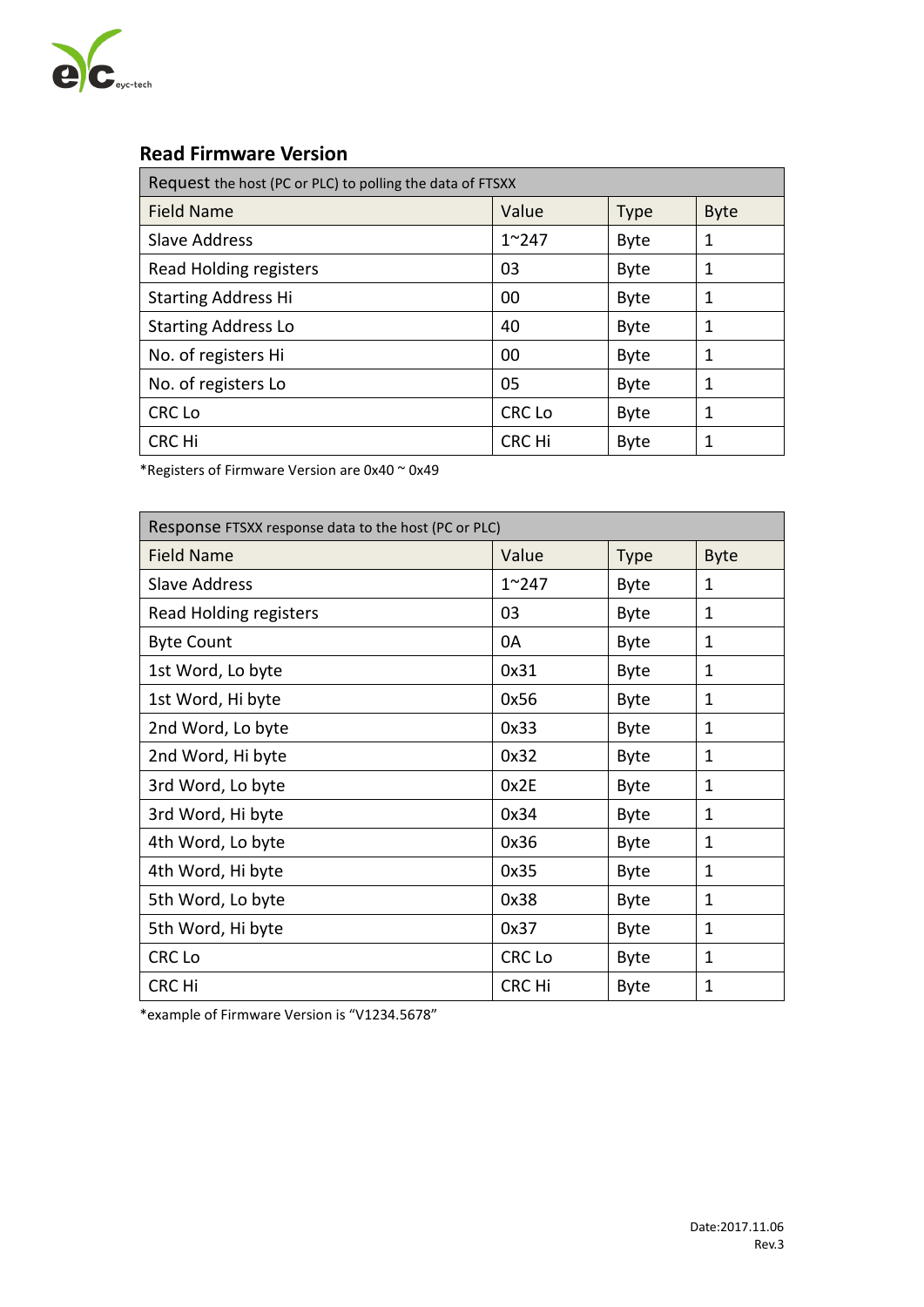

# **Disable Protection of Read Only Registers**

| Request the host (PC or PLC) send command to FTSXX |               |             |             |
|----------------------------------------------------|---------------|-------------|-------------|
| <b>Field Name</b>                                  | Value         | <b>Type</b> | <b>Byte</b> |
| <b>Slave Address</b>                               | $1^{\sim}247$ | <b>Byte</b> | 1           |
| Write Holding registers                            | 10            | <b>Byte</b> | 1           |
| <b>Starting Address Hi</b>                         | 03            | <b>Byte</b> | 1           |
| <b>Starting Address Lo</b>                         | 00            | <b>Byte</b> | 1           |
| No. of registers Hi                                | 00            | <b>Byte</b> | 1           |
| No. of registers Lo                                | 02            | <b>Byte</b> | 1           |
| No. of registers byte count                        | 04            | <b>Byte</b> | 1           |
| Registers Value - High Byte of Command             | 03            | <b>Byte</b> | 1           |
| Registers Value – Low Byte of Command              | 01            | <b>Byte</b> | 1           |
| Registers Value – High Byte of Argument            | 0E            | <b>Byte</b> | 1           |
| Registers Value - Low Byte of Argument             | 5F            | <b>Byte</b> | 1           |
| <b>CRC Lo</b>                                      | CRC Lo        | <b>Byte</b> | 1           |
| <b>CRC Hi</b>                                      | <b>CRC Hi</b> | <b>Byte</b> | 1           |

\*Factory Command Register at Network Address 0x0300

\*Calibration related registers resume writable after FTS accept this command

| Response FTSXX response data to the host (PC or PLC) |               |             |             |
|------------------------------------------------------|---------------|-------------|-------------|
| <b>Field Name</b>                                    | Value         | <b>Type</b> | <b>Byte</b> |
| <b>Slave Address</b>                                 | $1^{\sim}247$ | <b>Byte</b> | 1           |
| Write Holding registers                              | 10            | <b>Byte</b> | 1           |
| <b>Starting Address Hi</b>                           | 03            | <b>Byte</b> | 1           |
| <b>Starting Address Lo</b>                           | 00            | <b>Byte</b> | 1           |
| No. of registers Hi                                  | 00            | <b>Byte</b> | 1           |
| No. of registers Lo                                  | 02            | <b>Byte</b> | 1           |
| CRC Lo                                               | <b>CRC Lo</b> | <b>Byte</b> | 1           |
| <b>CRC Hi</b>                                        | <b>CRC Hi</b> | <b>Byte</b> |             |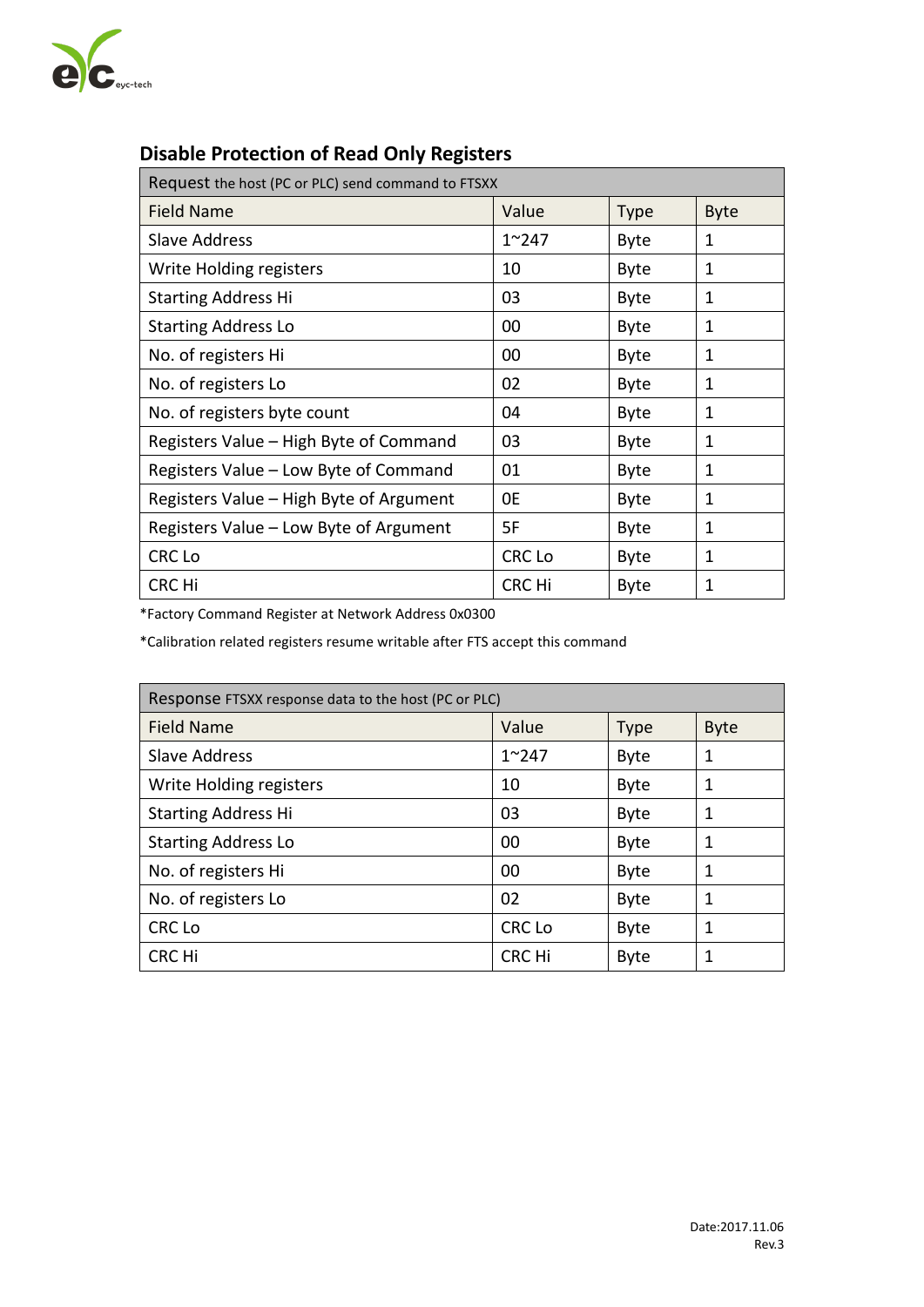

# **Clean Interpolation Points**

| Request the host (PC or PLC) send command to FTSXX |               |             |             |
|----------------------------------------------------|---------------|-------------|-------------|
| <b>Field Name</b>                                  | Value         | <b>Type</b> | <b>Byte</b> |
| Slave Address                                      | $1^{\sim}247$ | <b>Byte</b> | 1           |
| Write Holding registers                            | 10            | <b>Byte</b> | 1           |
| <b>Starting Address Hi</b>                         | 03            | <b>Byte</b> | 1           |
| <b>Starting Address Lo</b>                         | 00            | <b>Byte</b> | 1           |
| No. of registers Hi                                | 00            | <b>Byte</b> | 1           |
| No. of registers Lo                                | 02            | <b>Byte</b> | 1           |
| No. of registers byte count                        | 04            | <b>Byte</b> | 1           |
| Registers Value - High Byte of Command             | 09            | <b>Byte</b> | 1           |
| Registers Value - Low Byte of Command              | 01            | <b>Byte</b> | 1           |
| Registers Value - High Byte of Argument            | FF            | <b>Byte</b> | 1           |
| Registers Value - Low Byte of Argument             | FF            | <b>Byte</b> | 1           |
| <b>CRC Lo</b>                                      | <b>CRC Lo</b> | <b>Byte</b> | 1           |
| <b>CRC Hi</b>                                      | <b>CRC Hi</b> | <b>Byte</b> | 1           |

\*example of Factory Command 0x0901 – Reset Interpolation Table

| Response FTSXX response data to the host (PC or PLC) |               |             |             |
|------------------------------------------------------|---------------|-------------|-------------|
| <b>Field Name</b>                                    | Value         | <b>Type</b> | <b>Byte</b> |
| <b>Slave Address</b>                                 | $1^{\sim}247$ | <b>Byte</b> | 1           |
| Write Holding registers                              | 10            | <b>Byte</b> | 1           |
| <b>Starting Address Hi</b>                           | 03            | <b>Byte</b> | 1           |
| <b>Starting Address Lo</b>                           | 00            | <b>Byte</b> | 1           |
| No. of registers Hi                                  | 00            | <b>Byte</b> | 1           |
| No. of registers Lo                                  | 02            | <b>Byte</b> | 1           |
| CRC Lo                                               | <b>CRC Lo</b> | <b>Byte</b> | 1           |
| CRC Hi                                               | CRC Hi        | <b>Byte</b> | 1           |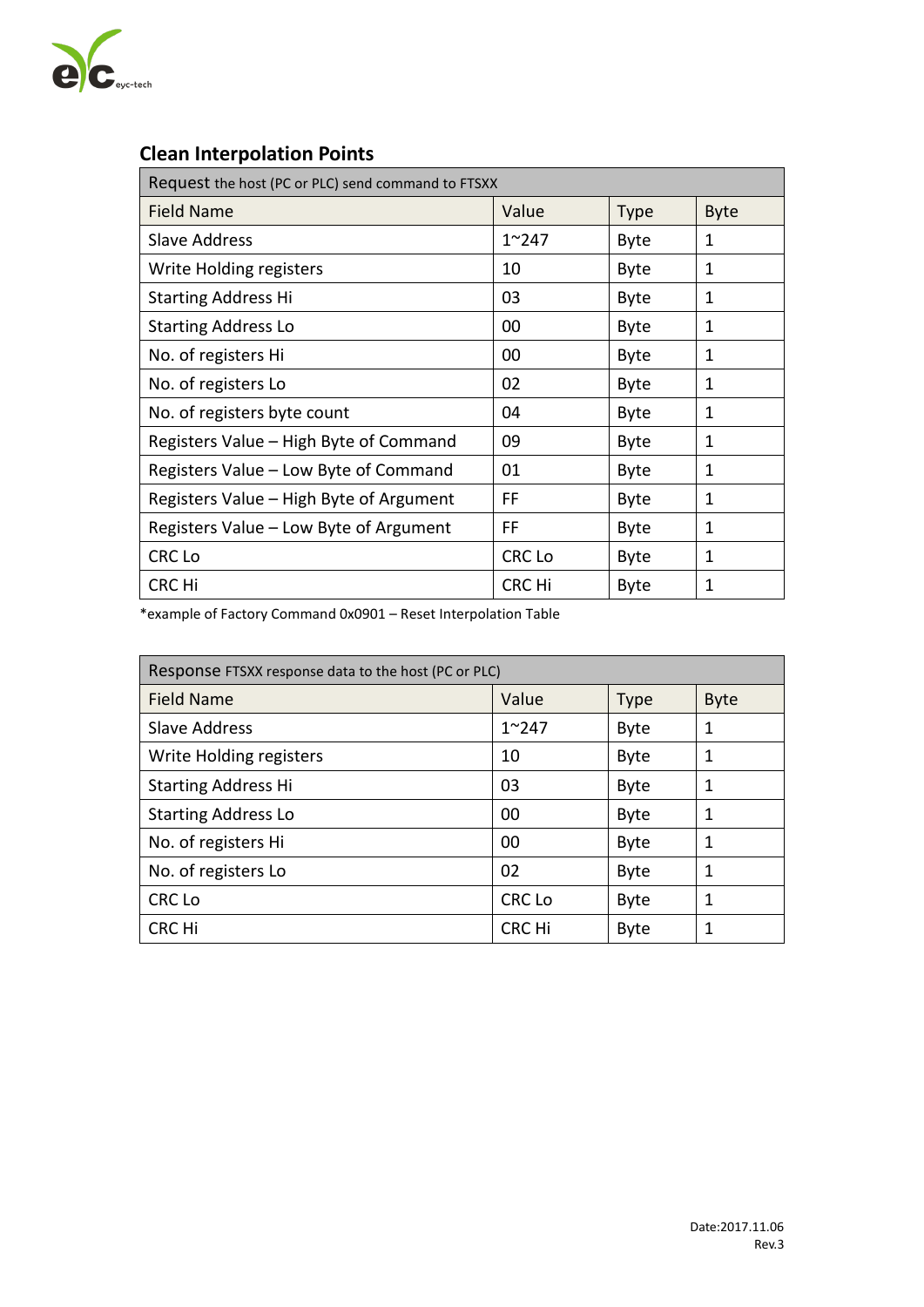

# **Add Interpolation Points**

| Request the host (PC or PLC) send command to FTSXX |               |             |             |
|----------------------------------------------------|---------------|-------------|-------------|
| <b>Field Name</b>                                  | Value         | <b>Type</b> | <b>Byte</b> |
| <b>Slave Address</b>                               | $1^{\sim}247$ | <b>Byte</b> | 1           |
| Write Holding registers                            | 10            | <b>Byte</b> | 1           |
| <b>Starting Address Hi</b>                         | 03            | <b>Byte</b> | 1           |
| <b>Starting Address Lo</b>                         | 00            | <b>Byte</b> | 1           |
| No. of registers Hi                                | 00            | <b>Byte</b> | 1           |
| No. of registers Lo                                | 02            | <b>Byte</b> | 1           |
| No. of registers byte count                        | 04            | <b>Byte</b> | 1           |
| Registers Value - High Byte of Command             | 09            | <b>Byte</b> | 1           |
| Registers Value - Low Byte of Command              | 02            | <b>Byte</b> | 1           |
| Registers Value - High Byte of Argument            | 00            | <b>Byte</b> | 1           |
| Registers Value - Low Byte of Argument             | 7B            | <b>Byte</b> | 1           |
| CRC Lo                                             | CRC Lo        | <b>Byte</b> | 1           |
| CRC Hi                                             | <b>CRC Hi</b> | <b>Byte</b> | 1           |

\*Example of Factory Command 0x0902 – Add Interpolation Point when standard velocity 1.23m/s

\*Example of velocity 1.23 m/s and consider a number of 123 because scale x100

\*Integer number 123 would be 0x007B in Hexadecimal Representation

| Response FTSXX response data to the host (PC or PLC) |               |             |             |
|------------------------------------------------------|---------------|-------------|-------------|
| <b>Field Name</b>                                    | Value         | <b>Type</b> | <b>Byte</b> |
| <b>Slave Address</b>                                 | $1^{\sim}247$ | <b>Byte</b> | 1           |
| Write Holding registers                              | 10            | <b>Byte</b> | 1           |
| <b>Starting Address Hi</b>                           | 03            | <b>Byte</b> | 1           |
| <b>Starting Address Lo</b>                           | 00            | <b>Byte</b> | 1           |
| No. of registers Hi                                  | 00            | <b>Byte</b> | 1           |
| No. of registers Lo                                  | 02            | <b>Byte</b> | 1           |
| <b>CRC Lo</b>                                        | <b>CRC Lo</b> | <b>Byte</b> | 1           |
| CRC Hi                                               | <b>CRC Hi</b> | <b>Byte</b> | 1           |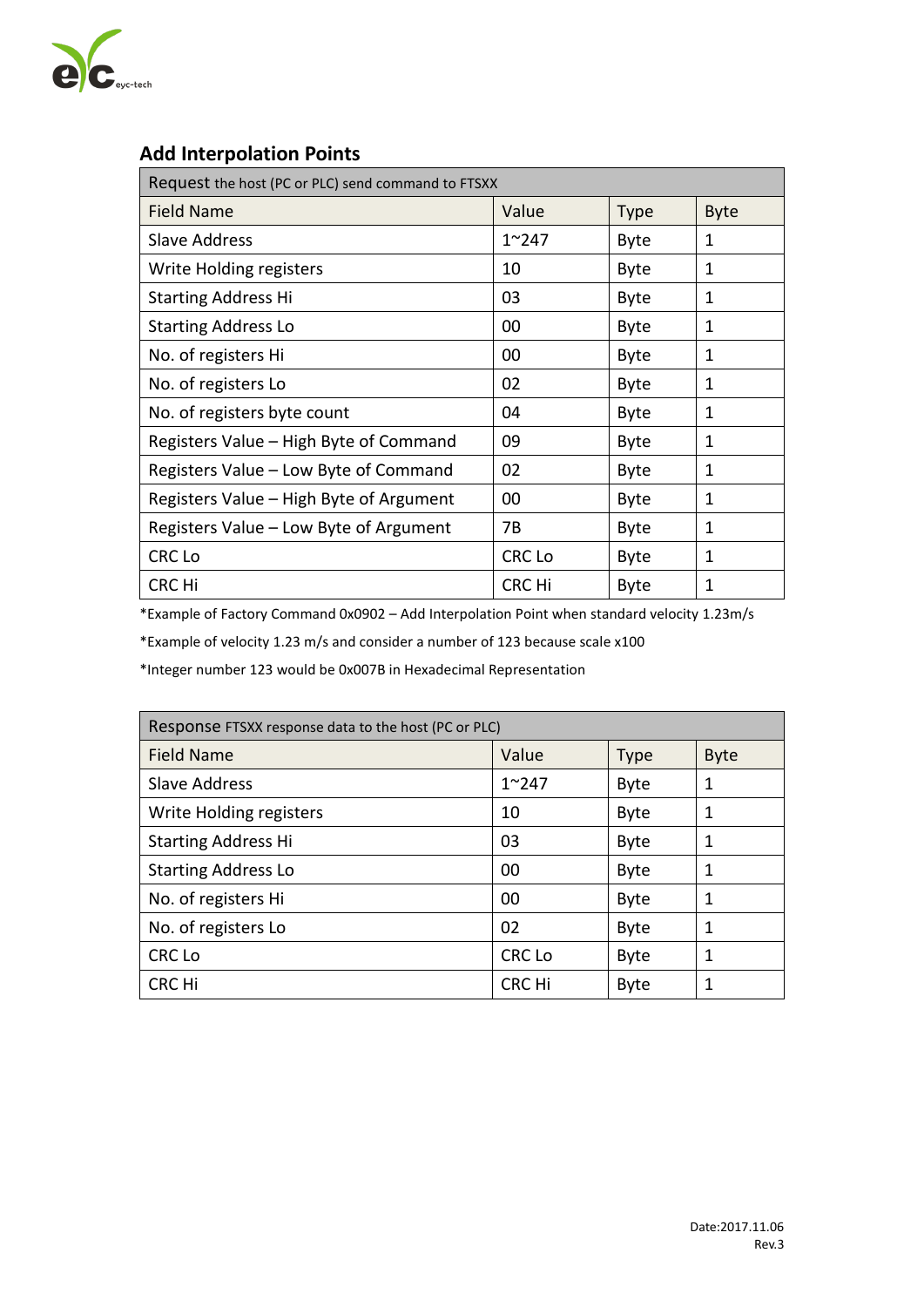

# **Set Velocity Offset**

| Request the host (PC or PLC) send command to FTSXX |               |             |             |
|----------------------------------------------------|---------------|-------------|-------------|
| <b>Field Name</b>                                  | Value         | <b>Type</b> | <b>Byte</b> |
| <b>Slave Address</b>                               | $1^{\sim}247$ | Byte        | 1           |
| Write Holding registers                            | 10            | Byte        | 1           |
| <b>Starting Address Hi</b>                         | 01            | <b>Byte</b> | 1           |
| <b>Starting Address Lo</b>                         | ВE            | <b>Byte</b> | 1           |
| No. of registers Hi                                | 00            | <b>Byte</b> | 1           |
| No. of registers Lo                                | 02            | <b>Byte</b> | 1           |
| No. of registers byte count                        | 04            | <b>Byte</b> | 1           |
| Registers Value - High Byte of Command             | 70            | Byte        | 1           |
| Registers Value – Low Byte of Command              | A4            | <b>Byte</b> | 1           |
| Registers Value - High Byte of Argument            | 3F            | <b>Byte</b> | 1           |
| Registers Value - Low Byte of Argument             | 9D            | <b>Byte</b> | 1           |
| <b>CRC Lo</b>                                      | <b>CRC Lo</b> | <b>Byte</b> | 1           |
| CRC Hi                                             | CRC Hi        | <b>Byte</b> | 1           |

\*Unit in m/s, the velocity reading will plus offset amount. E.g. V<sub>DISP</sub> = V<sub>RAW</sub> + V<sub>offset</sub>

\*Example of offset 1.23 m/s and floating number 1.23 would be 0x3f9d70a4 in Hexadecimal Representation

| Response FTSXX response data to the host (PC or PLC) |               |             |             |
|------------------------------------------------------|---------------|-------------|-------------|
| <b>Field Name</b>                                    | Value         | <b>Type</b> | <b>Byte</b> |
| <b>Slave Address</b>                                 | $1^{\sim}247$ | <b>Byte</b> | 1           |
| Write Holding registers                              | 10            | <b>Byte</b> | 1           |
| <b>Starting Address Hi</b>                           | 01            | <b>Byte</b> | 1           |
| <b>Starting Address Lo</b>                           | BE            | <b>Byte</b> | 1           |
| No. of registers Hi                                  | 00            | <b>Byte</b> | 1           |
| No. of registers Lo                                  | 02            | <b>Byte</b> | 1           |
| <b>CRC Lo</b>                                        | <b>CRC Lo</b> | <b>Byte</b> | 1           |
| CRC Hi                                               | <b>CRC Hi</b> | <b>Byte</b> |             |

\*FTS may reply error code 0x90 and exception code 0x02 if register under read only protection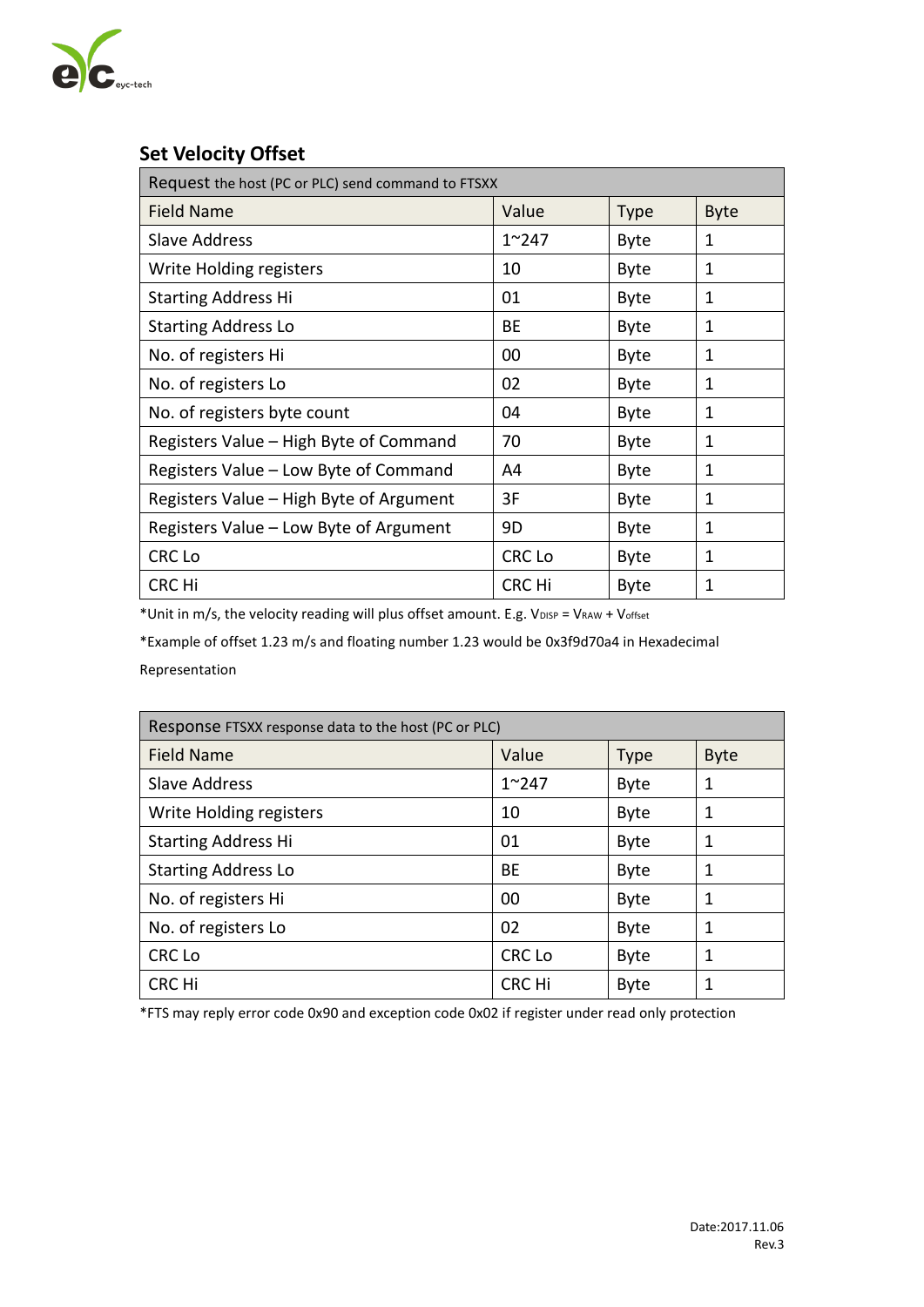

# **Set Temperature Offset**

| Request the host (PC or PLC) send command to FTSXX |                |             |             |
|----------------------------------------------------|----------------|-------------|-------------|
| <b>Field Name</b>                                  | Value          | <b>Type</b> | <b>Byte</b> |
| <b>Slave Address</b>                               | $1^{\sim}247$  | <b>Byte</b> | 1           |
| Write Holding registers                            | 10             | <b>Byte</b> | 1           |
| <b>Starting Address Hi</b>                         | 01             | <b>Byte</b> | 1           |
| <b>Starting Address Lo</b>                         | C <sub>2</sub> | <b>Byte</b> | 1           |
| No. of registers Hi                                | 00             | <b>Byte</b> | 1           |
| No. of registers Lo                                | 02             | <b>Byte</b> | 1           |
| No. of registers byte count                        | 04             | <b>Byte</b> | 1           |
| Registers Value – High Byte of Command             | 70             | <b>Byte</b> | 1           |
| Registers Value - Low Byte of Command              | A4             | <b>Byte</b> | 1           |
| Registers Value – High Byte of Argument            | BF             | <b>Byte</b> | 1           |
| Registers Value - Low Byte of Argument             | 9D             | <b>Byte</b> | 1           |
| CRC Lo                                             | CRC Lo         | <b>Byte</b> | 1           |
| CRC Hi                                             | <b>CRC Hi</b>  | <b>Byte</b> | 1           |

\*Unit in °C, the temperature reading will plus offset amount. E.g. TDISP = TRAW + Toffset

\*Example of offset -1.23 m/s and floating number -1.23 would be 0xbf9d70a4 in Hexadecimal Representation

| Response FTSXX response data to the host (PC or PLC) |                |             |             |
|------------------------------------------------------|----------------|-------------|-------------|
| <b>Field Name</b>                                    | Value          | <b>Type</b> | <b>Byte</b> |
| <b>Slave Address</b>                                 | $1^{\sim}247$  | <b>Byte</b> | 1           |
| Write Holding registers                              | 10             | <b>Byte</b> | 1           |
| <b>Starting Address Hi</b>                           | 01             | <b>Byte</b> | 1           |
| <b>Starting Address Lo</b>                           | C <sub>2</sub> | <b>Byte</b> | 1           |
| No. of registers Hi                                  | 00             | <b>Byte</b> | 1           |
| No. of registers Lo                                  | 02             | <b>Byte</b> | 1           |
| <b>CRC Lo</b>                                        | <b>CRC Lo</b>  | <b>Byte</b> | 1           |
| CRC Hi                                               | CRC Hi         | <b>Byte</b> | 1           |

\*FTS may reply error code 0x90 and exception code 0x02 if register under read only protection

#### **Revise history**

- V1 2015\_08\_07 Initial
- V2 2016\_12\_22 Add Output Configuration, Calibration Registers and Factory Command Table
- V3 2017\_11\_06 Integrated communication address for ModScan.